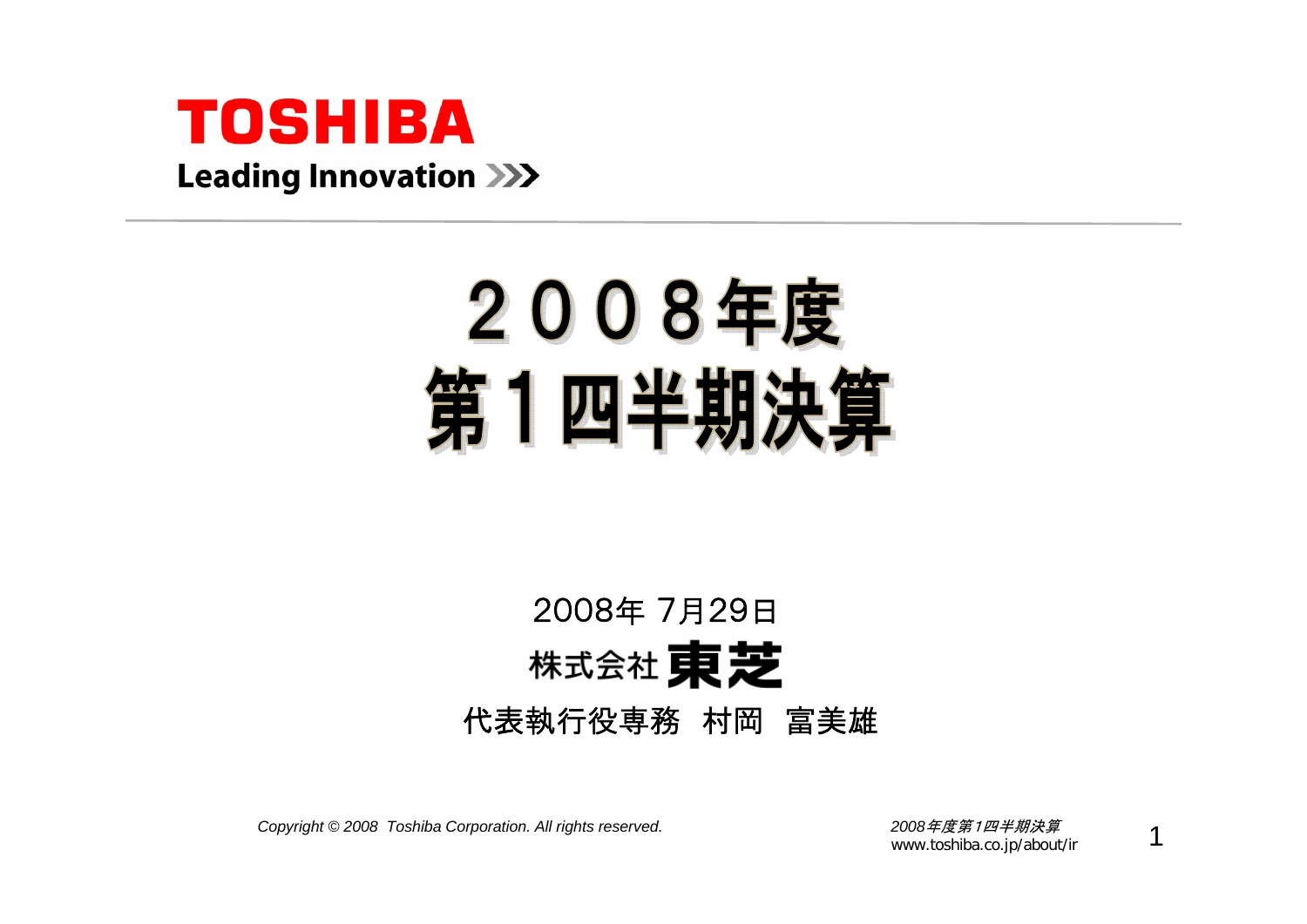#### 注意事項

- この資料には、東芝の将来についての計画や戦略、業績に関 する予想及び見通しの記述が含まれています。
- これらの記述は、過去の事実ではなく、当社が現時点で把握 可能な情報から判断した想定及び所信にもとづく見込みです。
- また、多様なリスクや不確実性(経済動向、エレクトロニクス業 界における激しい競争、市場需要、為替レート、税制や諸制度 等がありますが、これに限りません。)を含んでいます。そのため、 実際の業績は当社の見込みとは異なる可能性がありますので、 ご承知置きください。
- 注記が無い限り、表記の数値は全て3ヵ月累計(第1四半期、 1Q)です。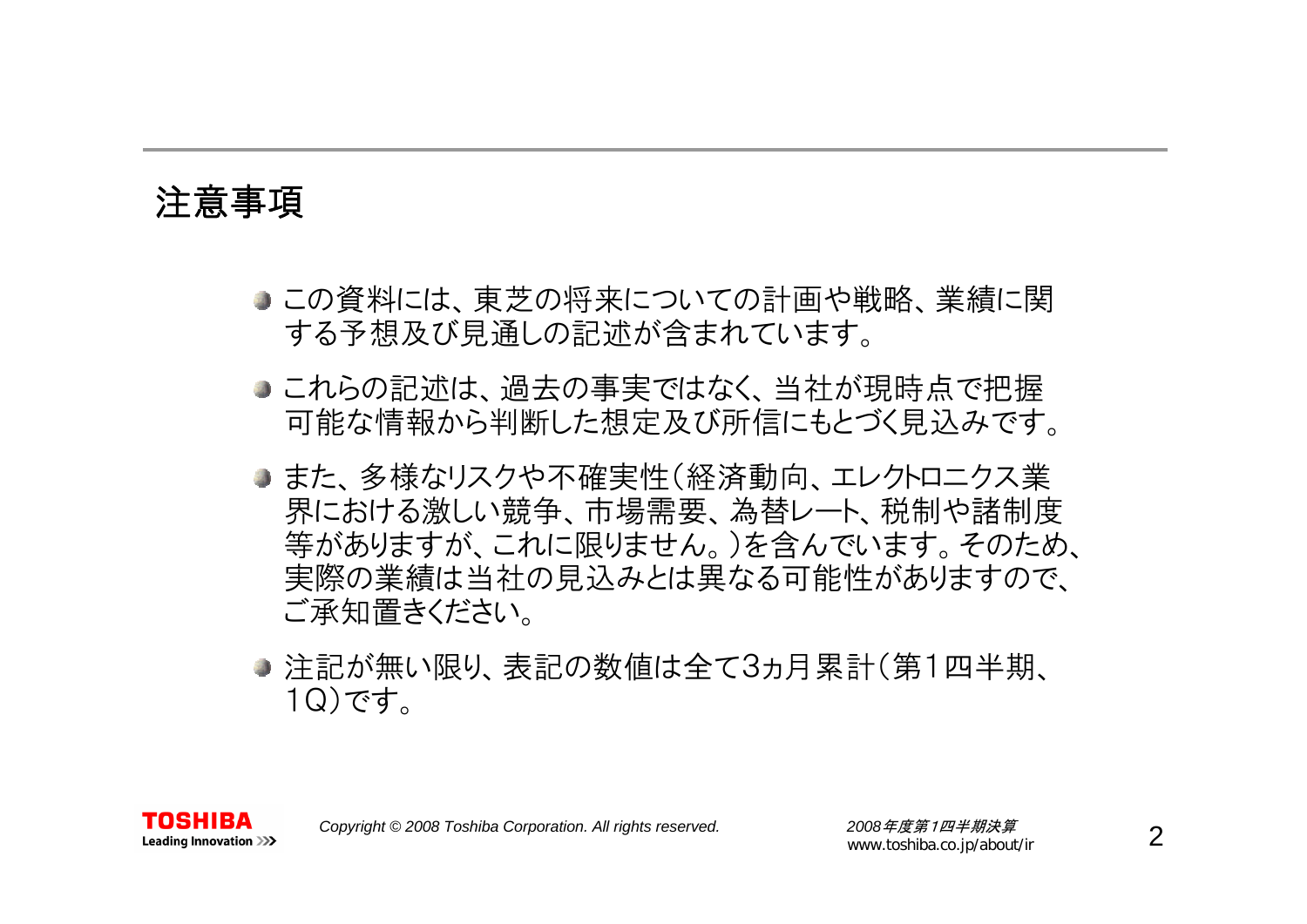概要

|        | 摘           |               | 要      |         | 08年度    | 07年度   | 差<br>対07年度 |
|--------|-------------|---------------|--------|---------|---------|--------|------------|
| 売      |             | 上             |        | 高       | 16,187  | 16,646 | $-459$     |
| 営      | 業           |               | 損      | 益       | $-242$  | 212    | $-454$     |
|        |             | $\%$          |        |         | $-1.5%$ | 1.3%   | $-2.8%$    |
| 税      | 引           | 前             | 損      | 益       | $-164$  | 340    | $-504$     |
|        |             | $\frac{0}{0}$ |        |         | $-1.0%$ | 2.0%   | $-3.0%$    |
| 当      | 期           | 純             | 損      | 益       | $-116$  | 206    | $-322$     |
|        |             | $\%$          |        |         | $-0.7%$ | 1.2%   | $-1.9%$    |
| 基<br>当 | 的<br>本<br>期 | 株<br>純        | 当<br>損 | たり<br>益 | △3円59銭  | 6円42銭  | △10円01銭    |

単位:億円

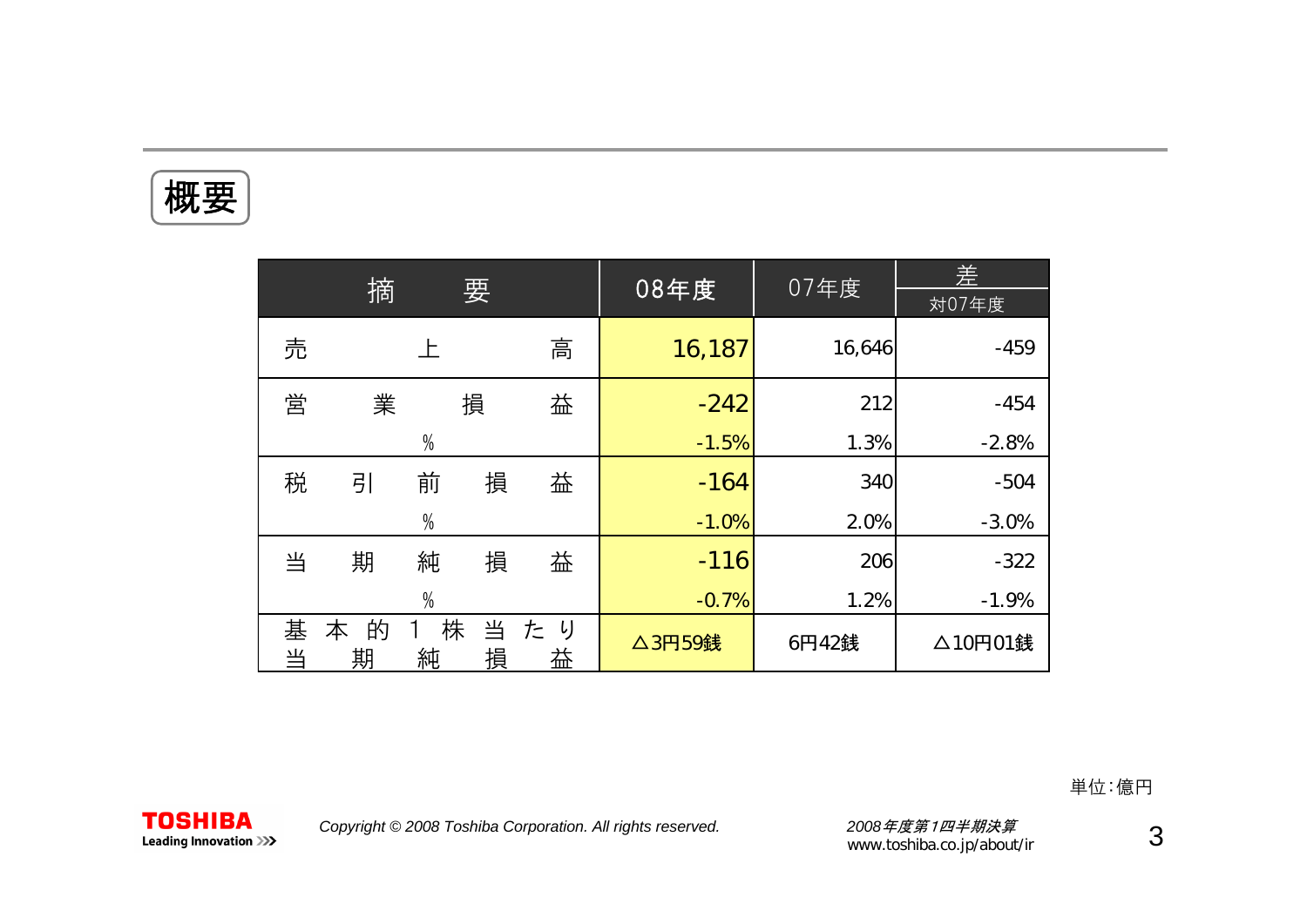### 今回の決算のポイント

● 前年同期比で減収・減益、赤字計上 売上高 16,187億円 (ー459億円、97%) - 営業損益 インプロント 一242億円(一454億円) 税引前損益 - - 164億円 (一504億円) 当期純損益 ー116億円 (ー322億円)

#### \* 半導体事業の悪化

- 売上高 2,915億円 (ー116億円) 営業損益 ー302億円 (ー537億円)
- ✔ 大幅な価格下落によるメモリ事業の業績悪化およびデジタル機器の 販売低迷によるシステムLSI事業の業績悪化
- \* 円高による減収 売上高への影響額 ー1,000億円 (¥120 **/**\$→¥104 **/**\$)
- \* 社会インフラ、PC事業の営業損益は好調持続 PC 90億円 (ー6億円) 社会インフラ 43億円 (+34億円)

(対07年度)

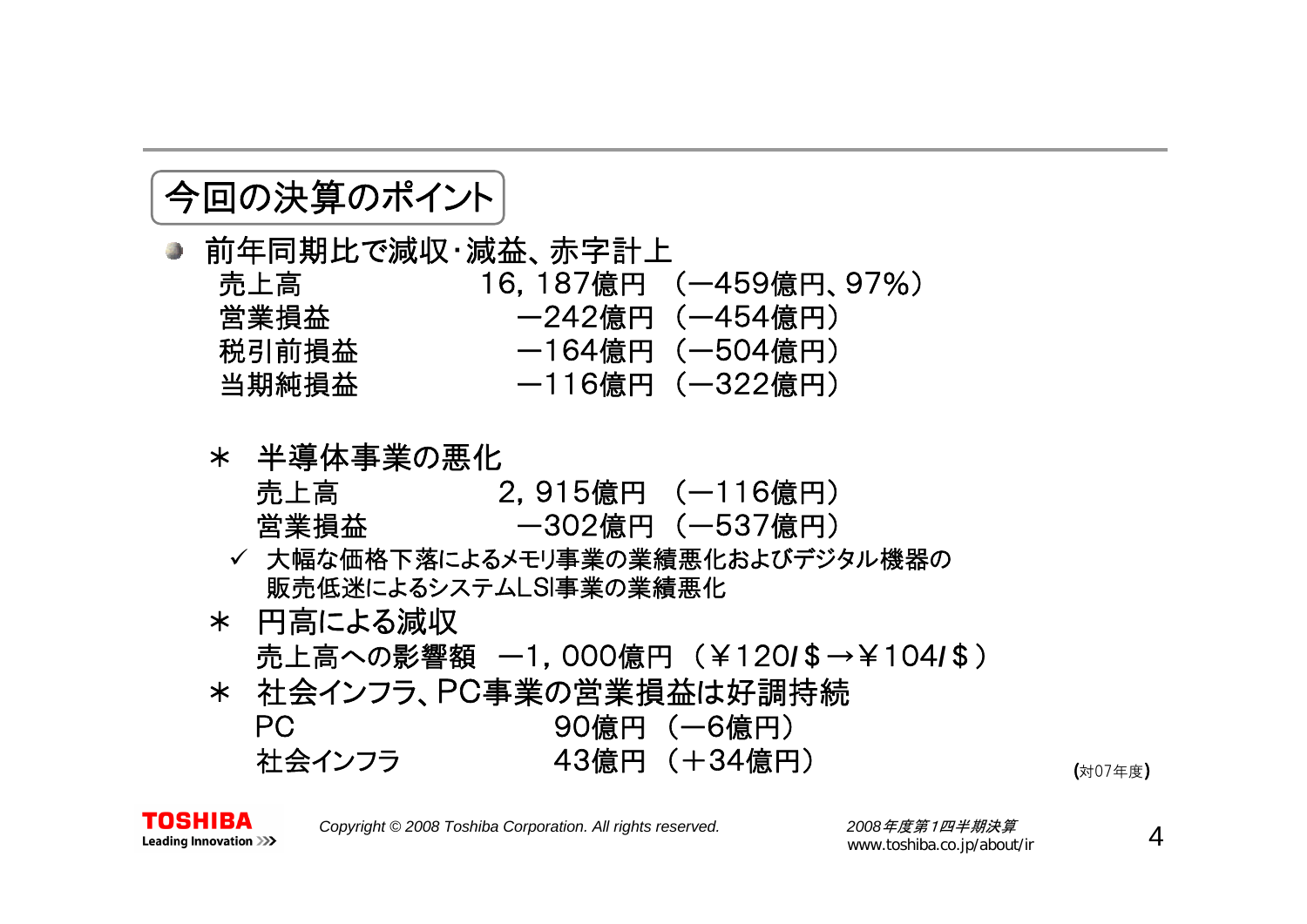| 上<br>対07年度<br>6,639<br>$-196$<br>ダ<br>6,443<br>プ<br>デジ<br>ク<br>タ<br>$\Box$<br>゚゚<br>ル<br>$-99$<br>3,756<br>電<br>3,657<br>子<br>パ<br>ス<br>4,687<br>200<br>4,887<br>社<br>会<br>ラ<br>ン<br>フ | 高<br>売           | 08年度  | 07年度  | 差      |
|----------------------------------------------------------------------------------------------------------------------------------------------------------------------------------------|------------------|-------|-------|--------|
|                                                                                                                                                                                        |                  |       |       |        |
|                                                                                                                                                                                        |                  |       |       |        |
|                                                                                                                                                                                        |                  |       |       |        |
|                                                                                                                                                                                        |                  |       |       |        |
|                                                                                                                                                                                        | 家<br>器<br>庭<br>電 | 1,721 | 1,867 | $-146$ |
| $-170$<br>840<br>1,010<br>そ<br>他                                                                                                                                                       |                  |       |       |        |
| $-459$<br>連<br>計<br>16,646<br>結<br>16,187                                                                                                                                              |                  |       |       |        |

|   | 営                          | 益           | 08年度    | 07年度    | 差        |
|---|----------------------------|-------------|---------|---------|----------|
|   | 業<br>損                     |             |         |         | 対07年度    |
| デ | プ<br>ジ<br>タ<br>ル<br>$\Box$ | ダ<br>ク<br>ッ | 132     | $-23$   | 155      |
|   | %                          |             | 2.1%    | $-0.4%$ | 2.5%     |
| 電 | 子<br>デ<br>バ                | ス<br>イ      | $-342$  | 167     | $-509$   |
|   | $\%$                       |             | $-9.4%$ | 4.5%    | $-13.9%$ |
| 社 | 会<br>ン<br>⊿                | ラ<br>フ      | 43      | 9       | 34       |
|   | %                          |             | 0.9%    | 0.2%    | 0.7%     |
| 家 | 庭                          | 電<br>器      | $-69$   | $-26$   | $-43$    |
|   | %                          |             | $-4.0%$ | $-1.4%$ | $-2.6%$  |
| そ | $\sigma$                   | 他           | $-11$   | 87      | $-98$    |
|   | $\%$                       |             | $-1.3%$ | 8.6%    | $-9.9%$  |
| 連 | 結                          | 計           | $-242$  | 212     | $-454$   |
|   | %                          |             | $-1.5%$ | 1.3%    | $-2.8%$  |

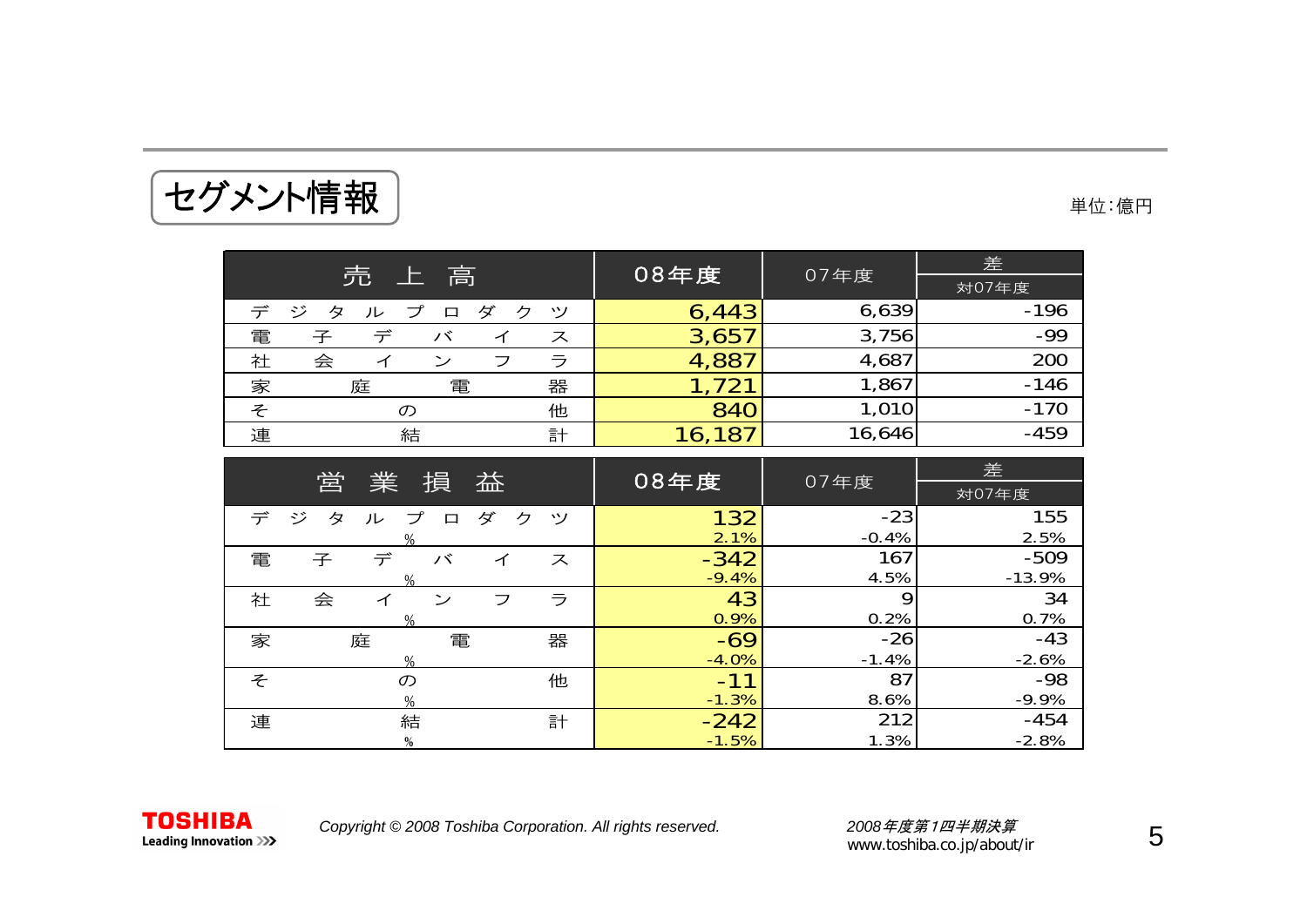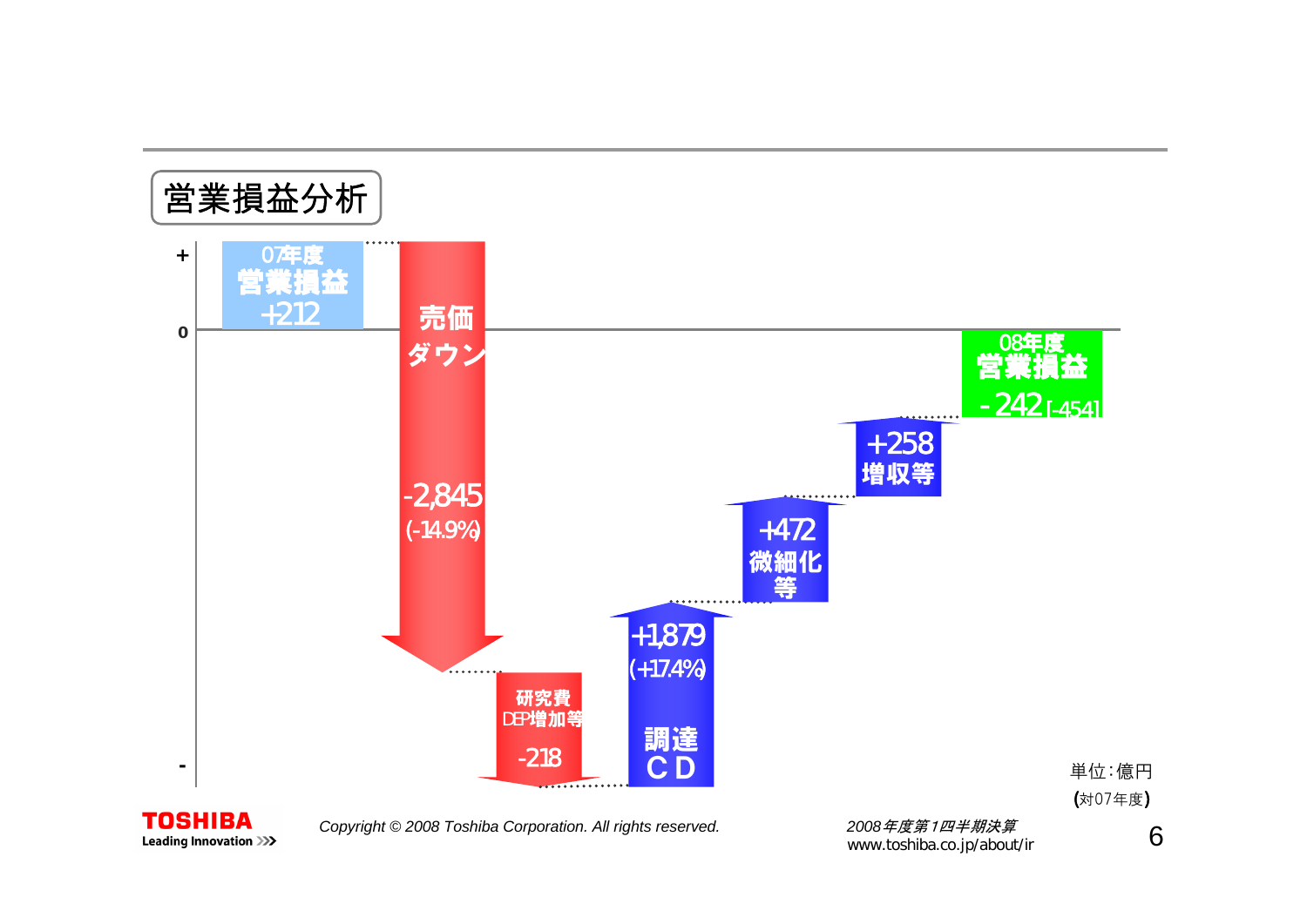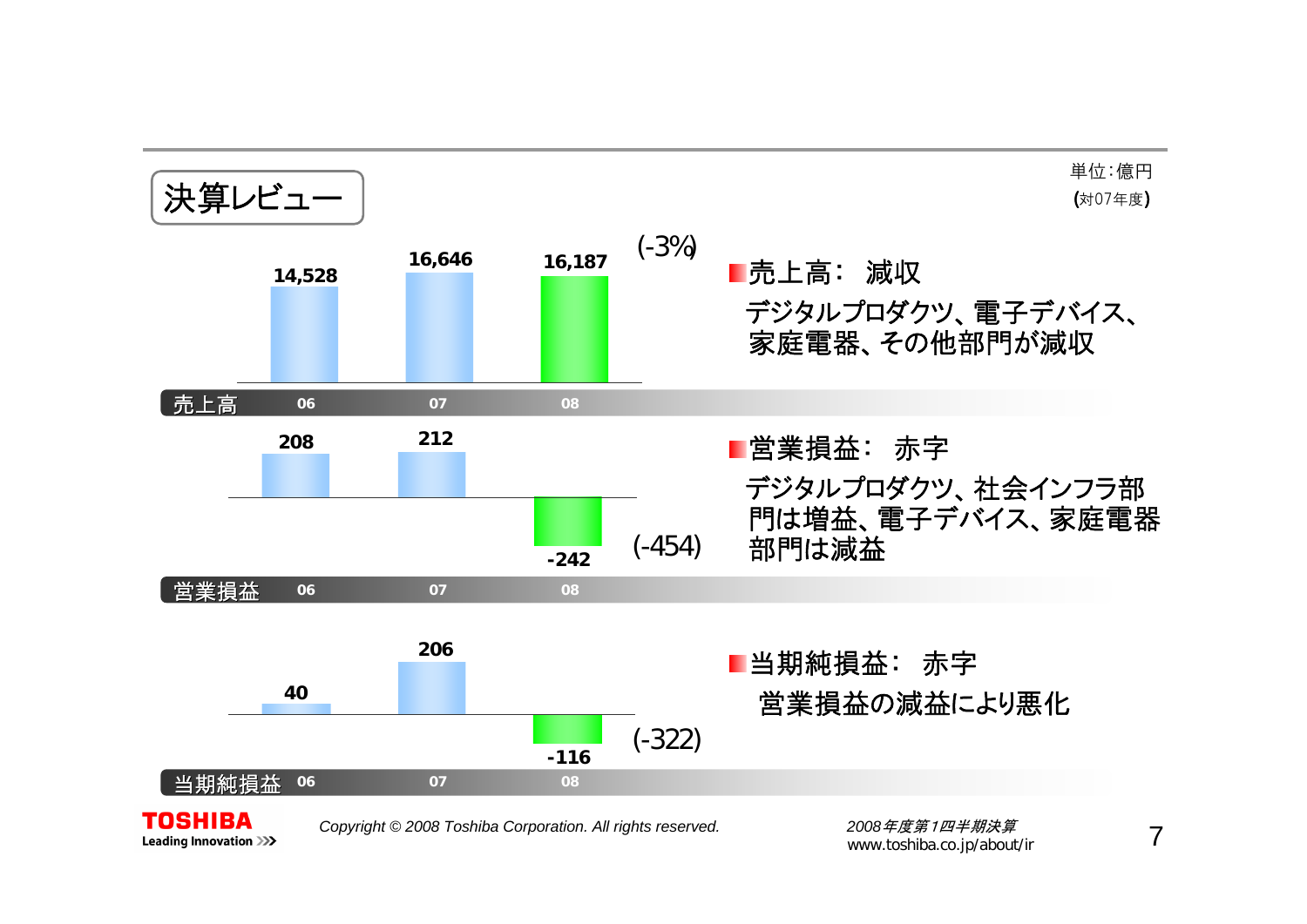

■TVおよびHDDが好調だったが、 流通・事務機器が前年同期に 需要が集中した影響により減収 ■携帯電話が悪化したが、TVの 大幅改善とPCおよびHDDの好調 により大幅な増益





*Copyright © <sup>2008</sup> Toshiba Corporation. All rights reserved. <sup>2008</sup>*年度第1四半期決算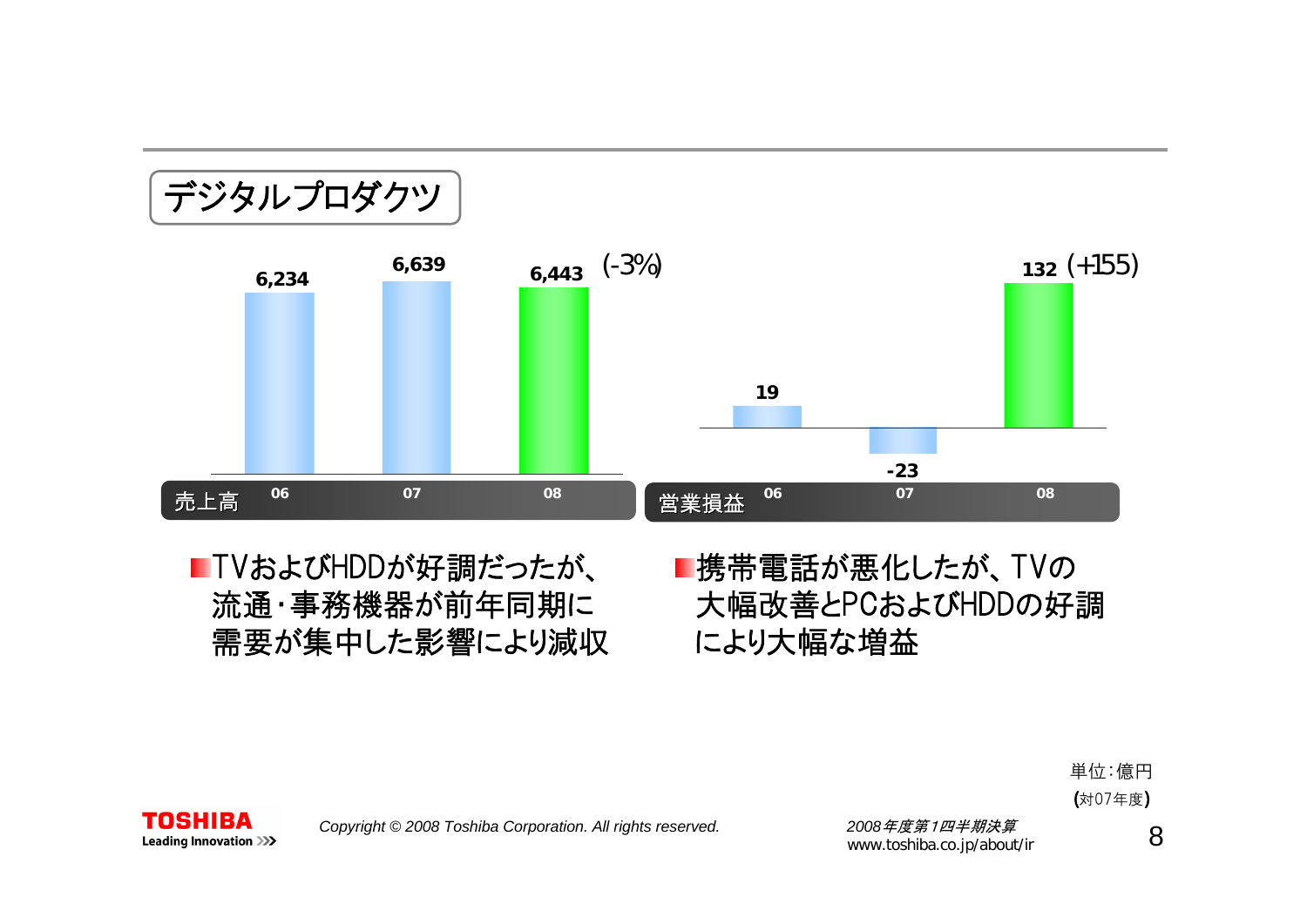

欧州地域を中心に販売台数 は伸張したが、売価ダウン および円高により横ばい

**TOSHIBA** 

## 台数は好調に推移し横ばい

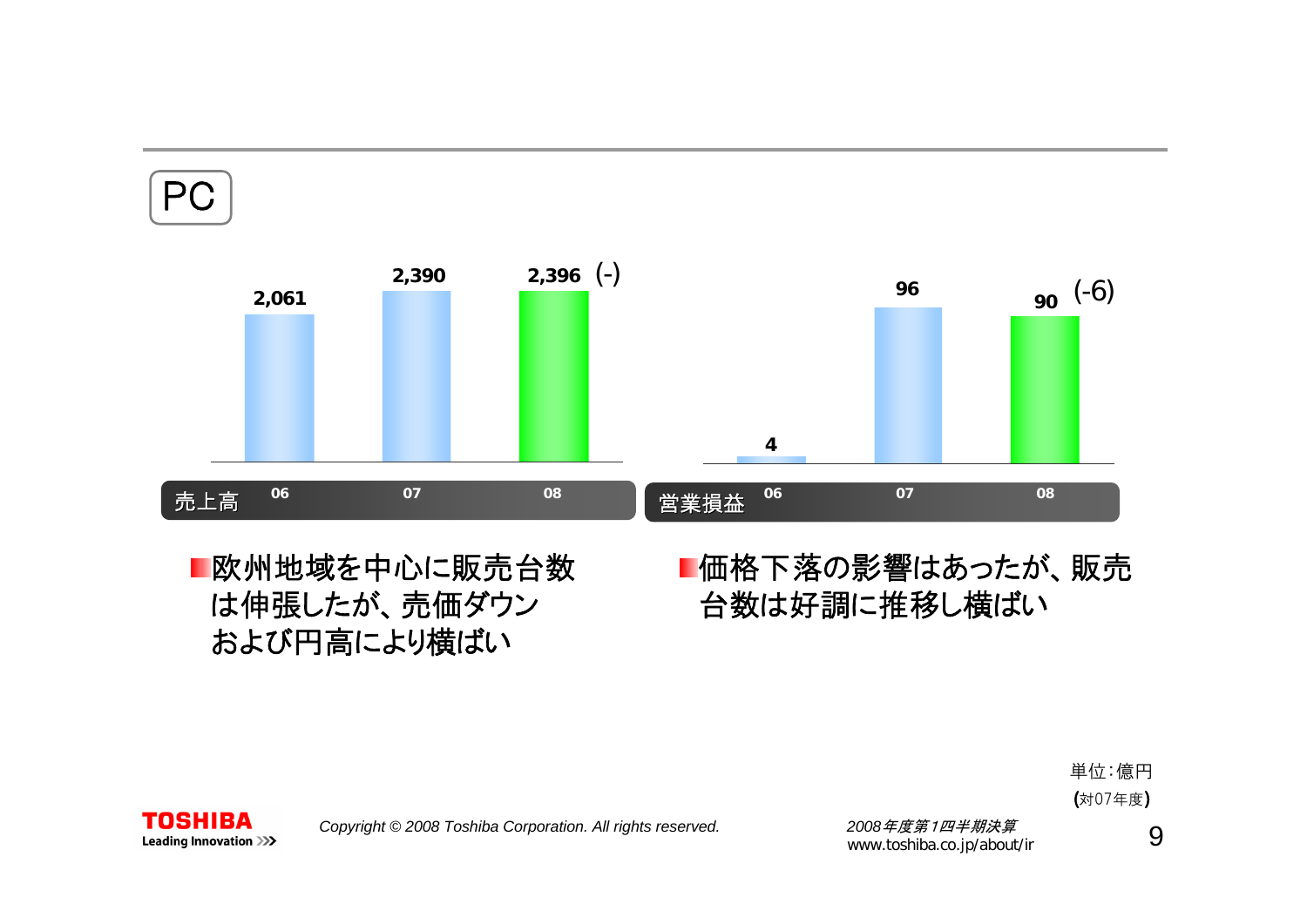

■液晶事業は増収となったものの、 システムLSI、メモリを中心に半導 体事業が低調で減収

システムLSI事業の不振および NAND型フラッシュメモリの価格 下落により大幅な悪化





*Copyright © <sup>2008</sup> Toshiba Corporation. All rights reserved. <sup>2008</sup>*年度第1四半期決算

2008年度第1四千<del>期次昇</del><br>www.toshiba.co.jp/about/ir 10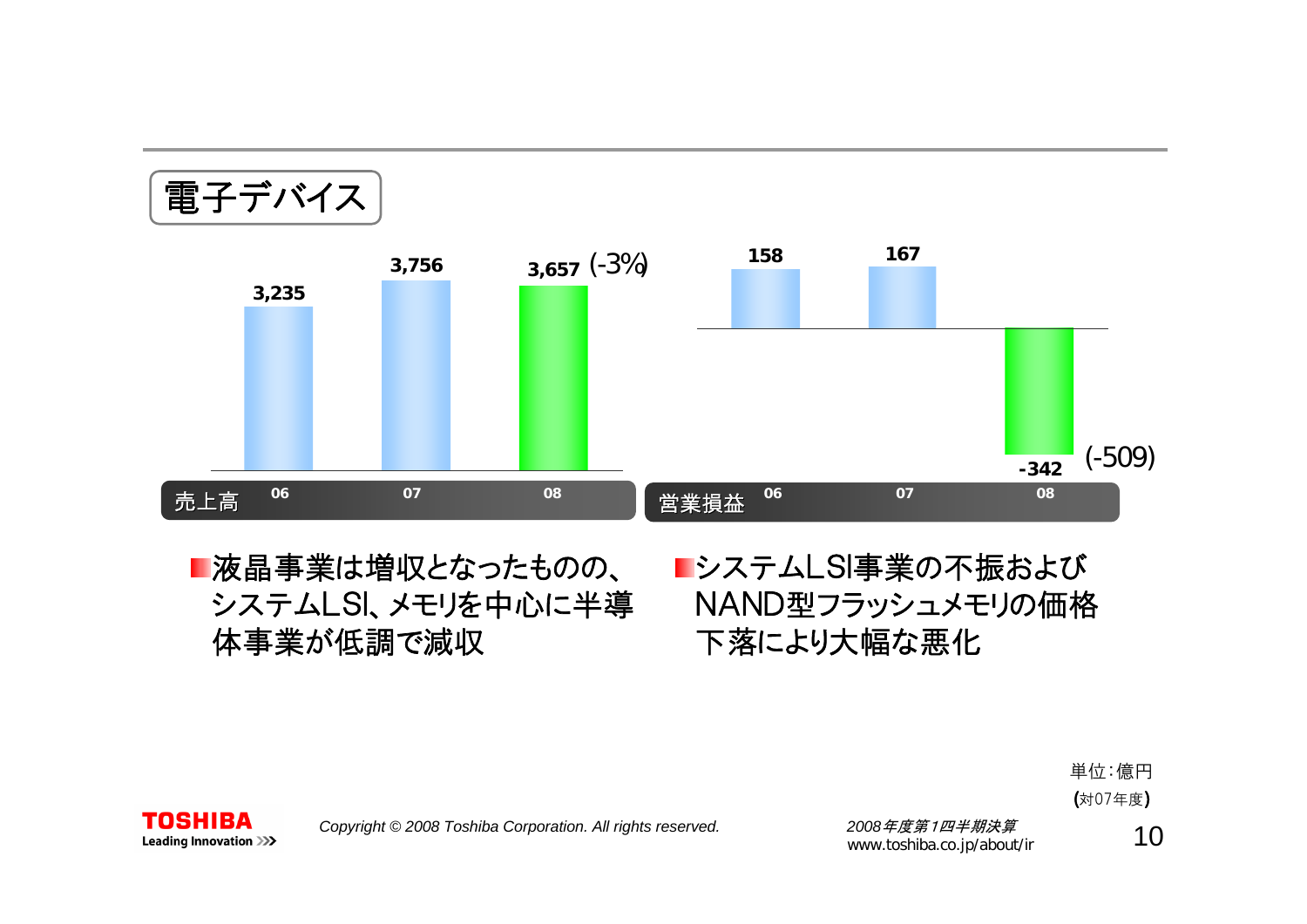半導体 (-4%) **2,915** (-537) 売上高 営業損益 **<sup>06</sup> <sup>07</sup> <sup>08</sup> <sup>06</sup> <sup>07</sup> <sup>08</sup> 3,031 2,466 -302200235**

■デジタル機器向けを中心とした システムLSI事業の不振、NAN D型フラッシュメモリの価格下落 を物量増でカバーできず減収

**TOSHIBA** Leading Innovation >>> システムLSI事業の不振、NAN D型フラッシュメモリの大幅な価 格下落および円高の影響により 大幅悪化



*Copyright © <sup>2008</sup> Toshiba Corporation. All rights reserved. <sup>2008</sup>*年度第1四半期決算

2008年度*弗 | 四千<del>明次昇</del>*<br>www.toshiba.co.jp/about/ir 11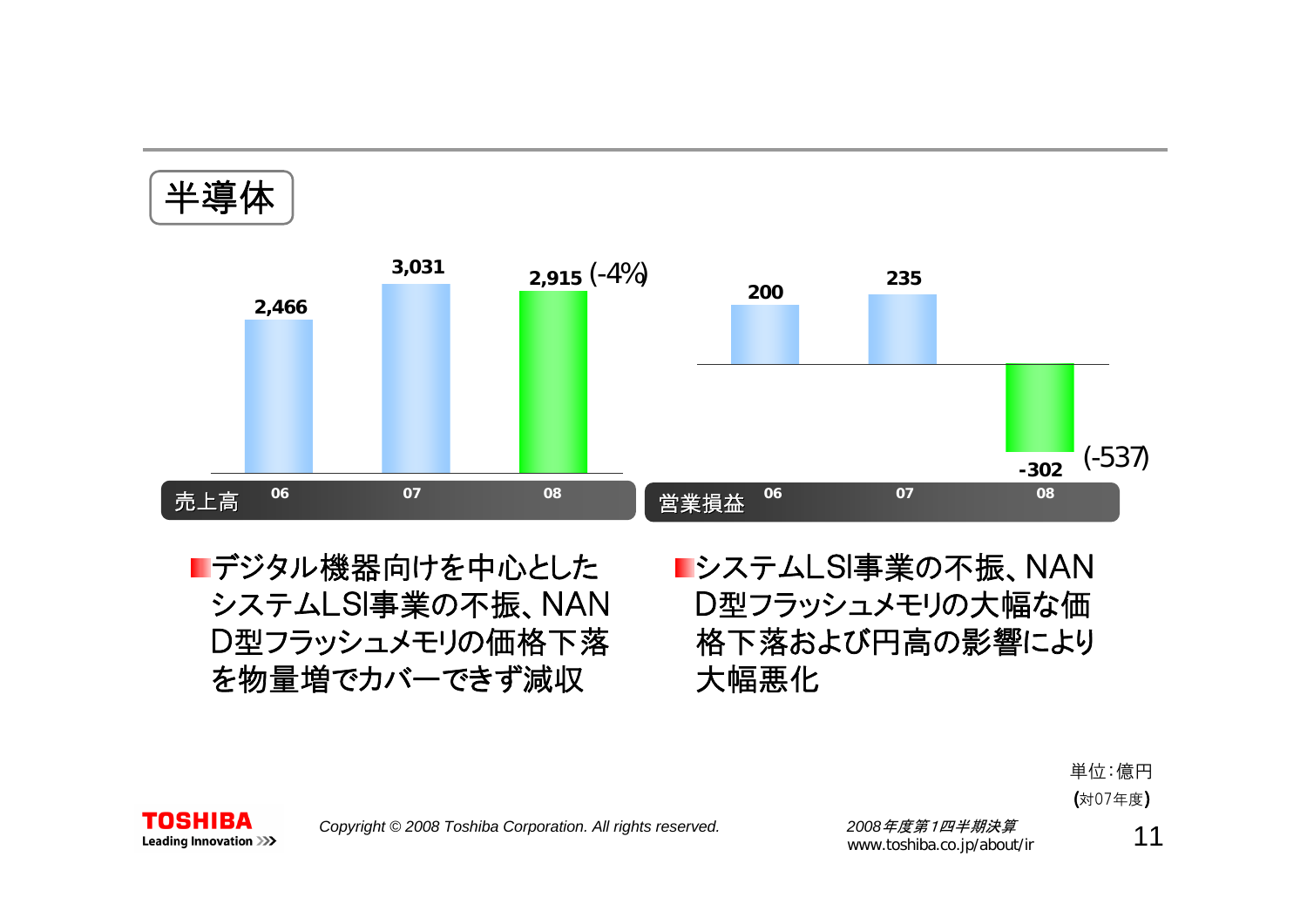### 半導体四半期別営業損益トレンド





**TOSHIBA** Leading Innovation >>>>

*Copyright © <sup>2008</sup> Toshiba Corporation. All rights reserved. <sup>2008</sup>*年度第1四半期決算 www.toshiba.co.jp/about/ir 12

単位:億円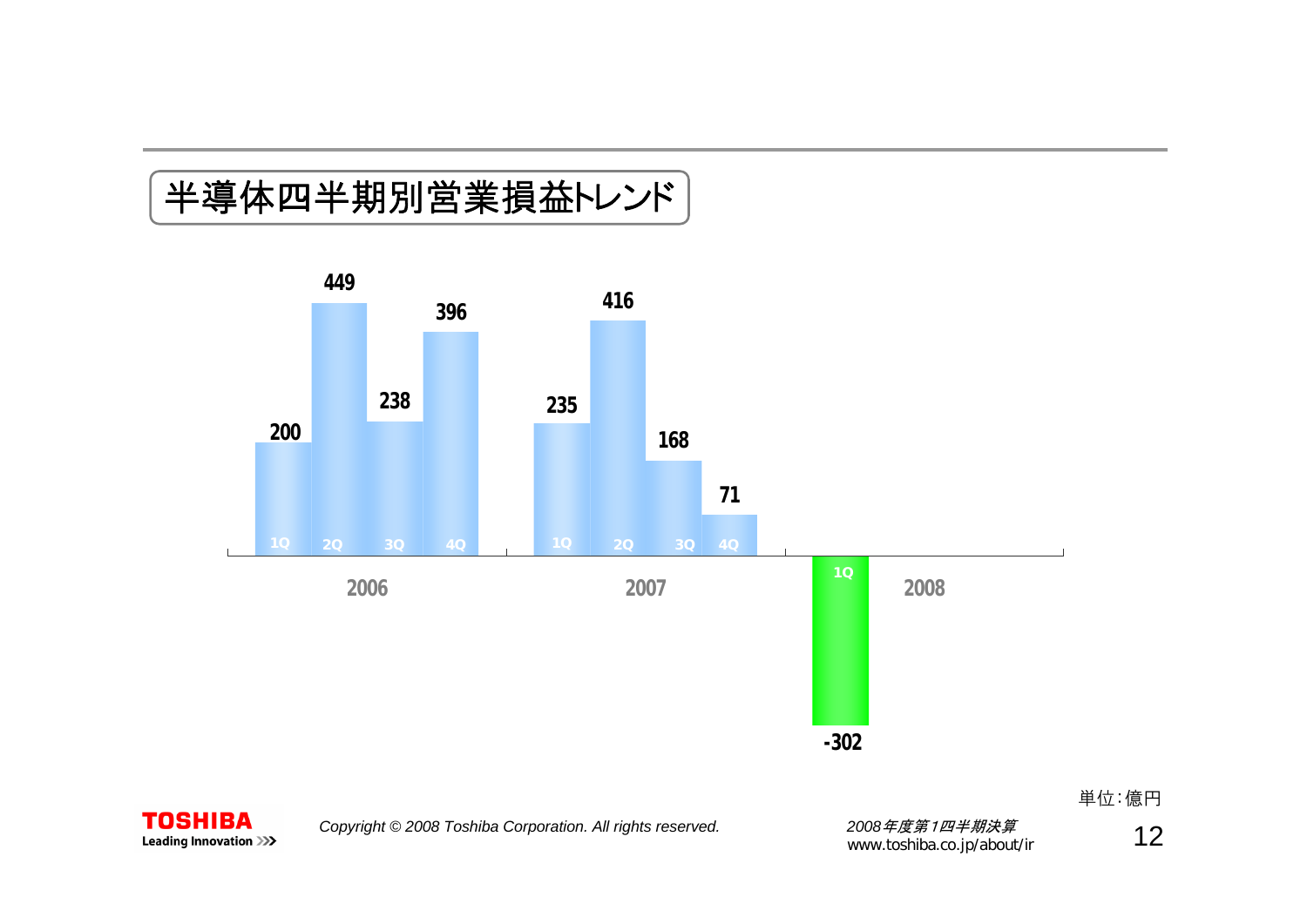

回復し、海外の車載機器向けが により改善 ■海外を中心に携帯機器の需要が 堅調で増収

# ■携帯機器向けを中心とした増収

単位:億円 (対07年度)



*Copyright © <sup>2008</sup> Toshiba Corporation. All rights reserved. <sup>2008</sup>*年度第1四半期決算

2008*年度第1四半期决算*<br>www.toshiba.co.jp/about/ir 13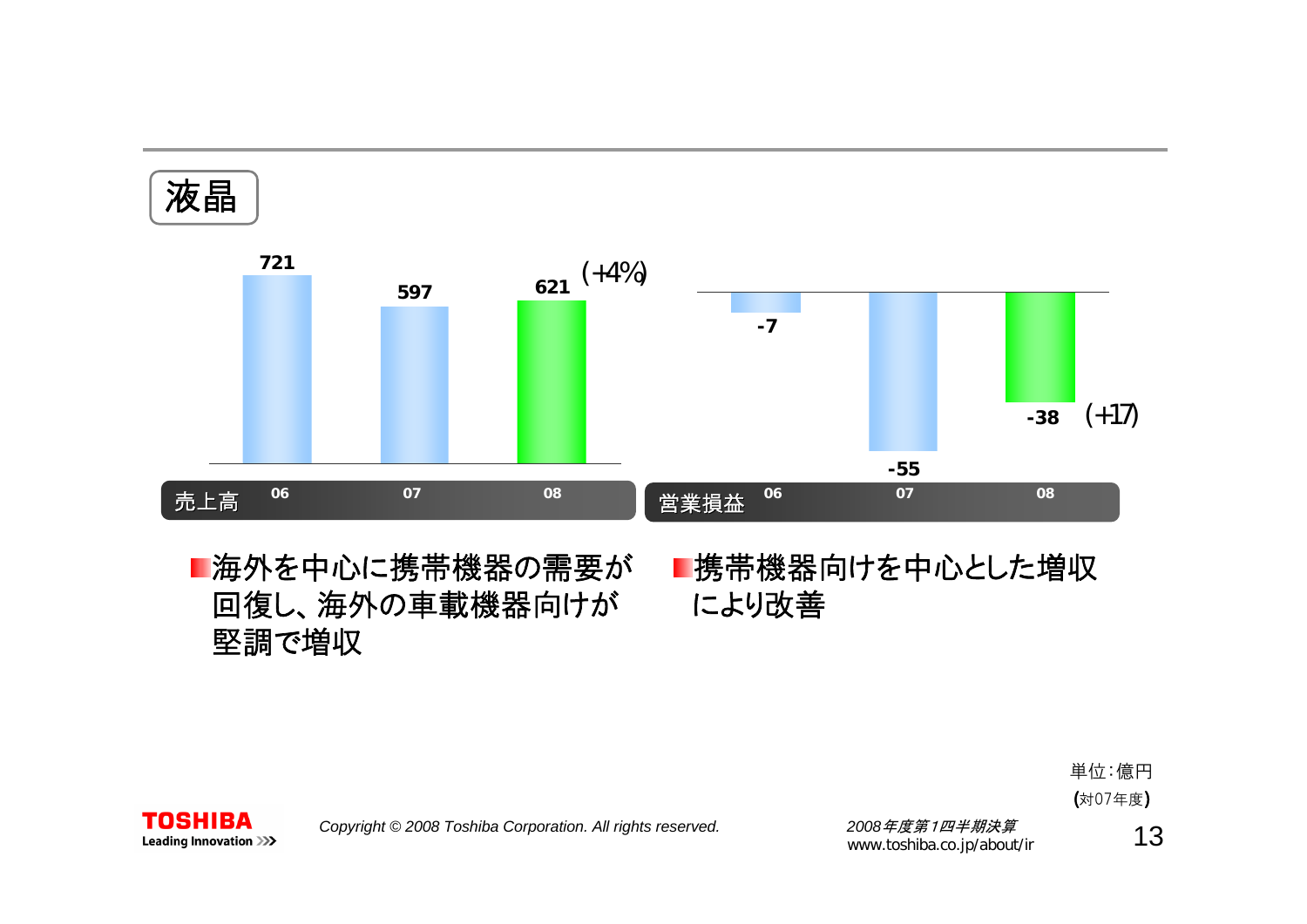



*Copyright © <sup>2008</sup> Toshiba Corporation. All rights reserved. <sup>2008</sup>*年度第1四半期決算

2008年度*弗 | 四千期决异*<br>www.toshiba.co.jp/about/ir 14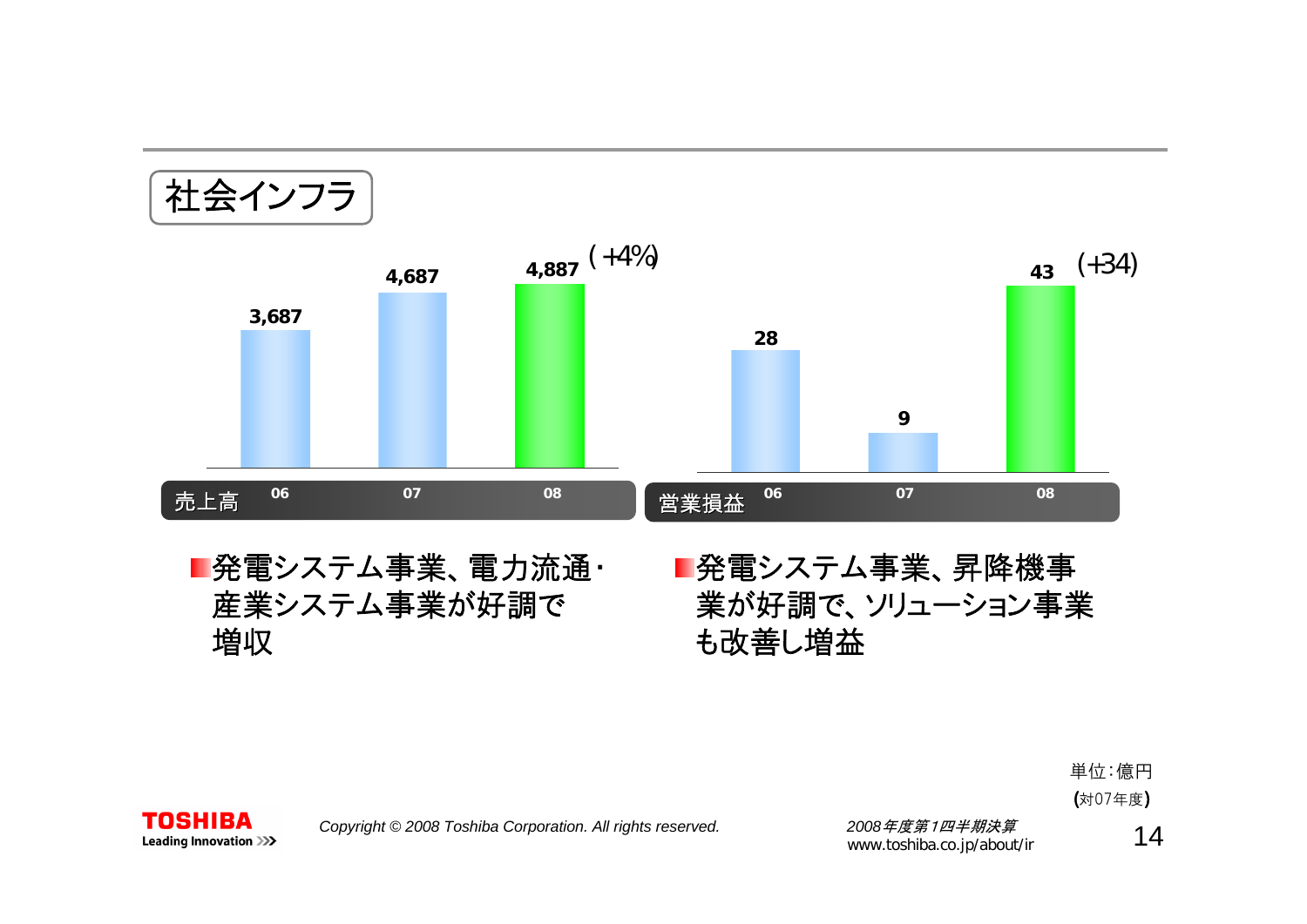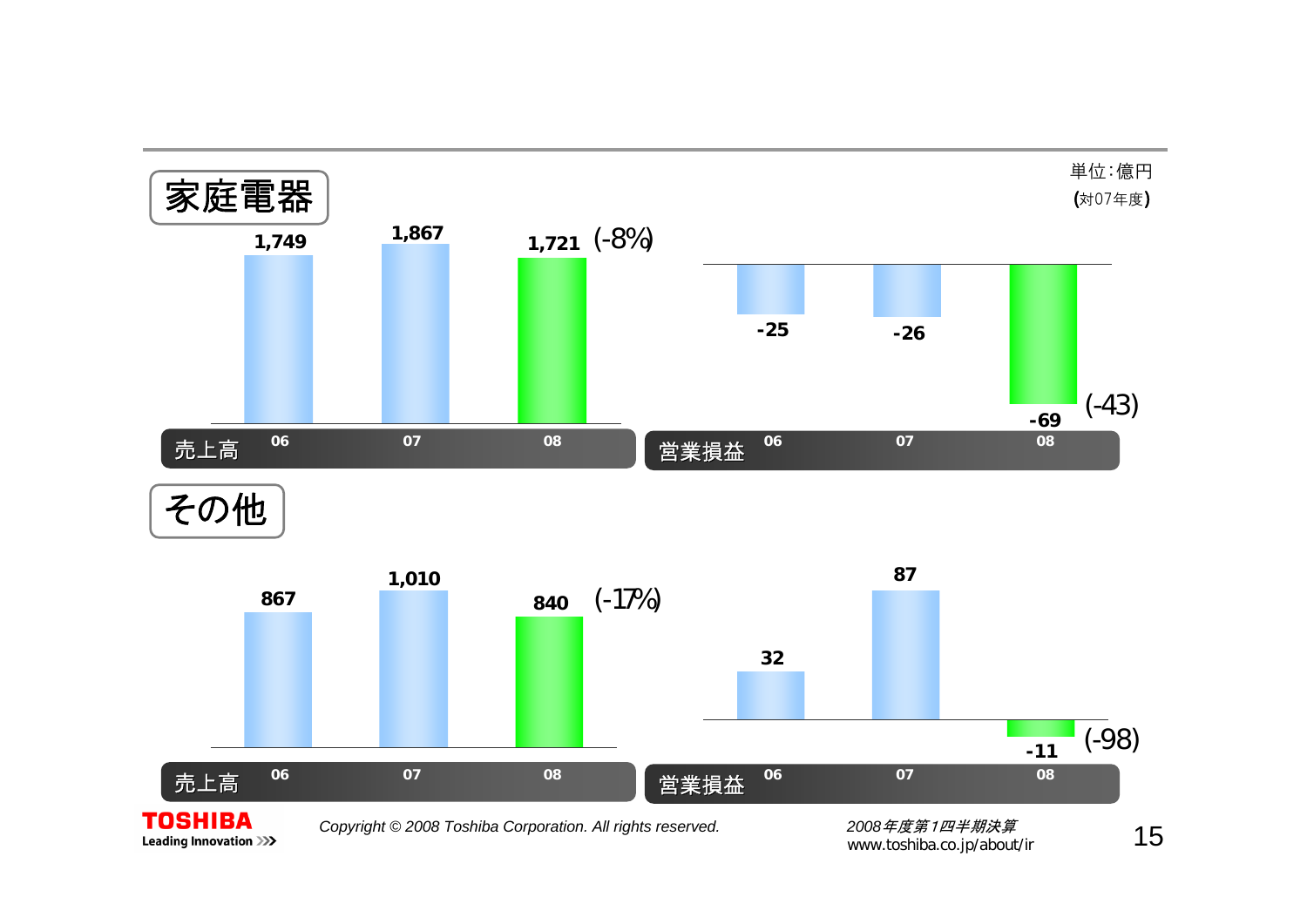営業外損益

|                                   |                |       | 差      |
|-----------------------------------|----------------|-------|--------|
|                                   | 08年度           | 07年度  | 対07年度  |
| 券 売<br>損<br>却<br>益<br>証<br>有<br>価 | $\overline{2}$ | 134   | $-132$ |
| 定資産売廃却<br>損 益<br>固                | 27             | 82    | $-55$  |
| 投資<br>損<br>持<br>法<br>益<br>分       | 57             | 42    | 15     |
| 為<br>済差<br>替<br>損<br>益<br>决       | 83             | $-49$ | 132    |
| 金<br>融<br>支<br>収                  | $-20$          | $-32$ | 12     |
| 他<br>そ<br>$\mathcal{D}$           | $-71$          | $-49$ | $-22$  |
| 業<br>営<br>損<br>益<br>計<br>外        | 78             | 128   | $-50$  |

単位:億円

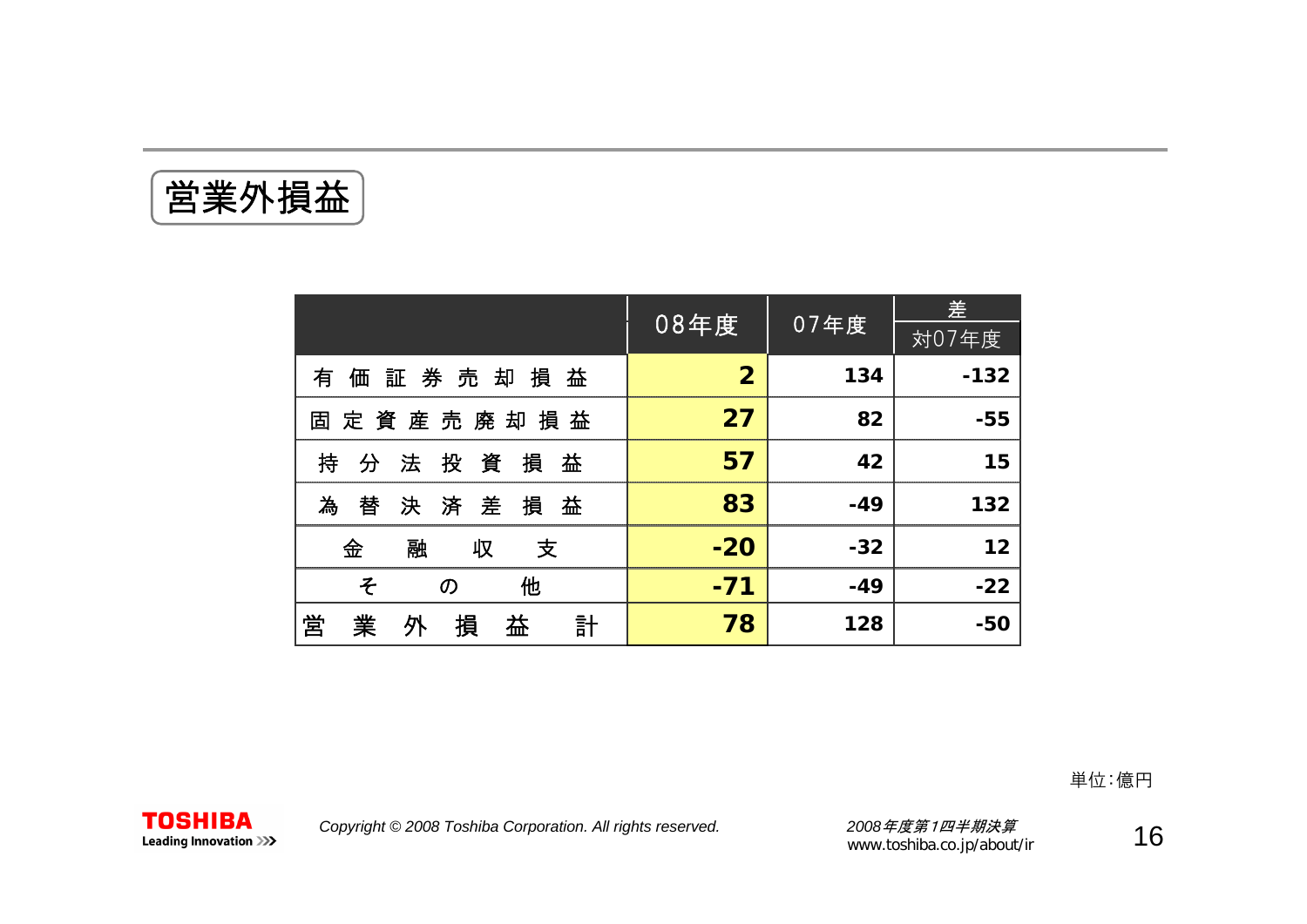キャッシュ・フロー





*Copyright © <sup>2008</sup> Toshiba Corporation. All rights reserved. <sup>2008</sup>*年度第1四半期決算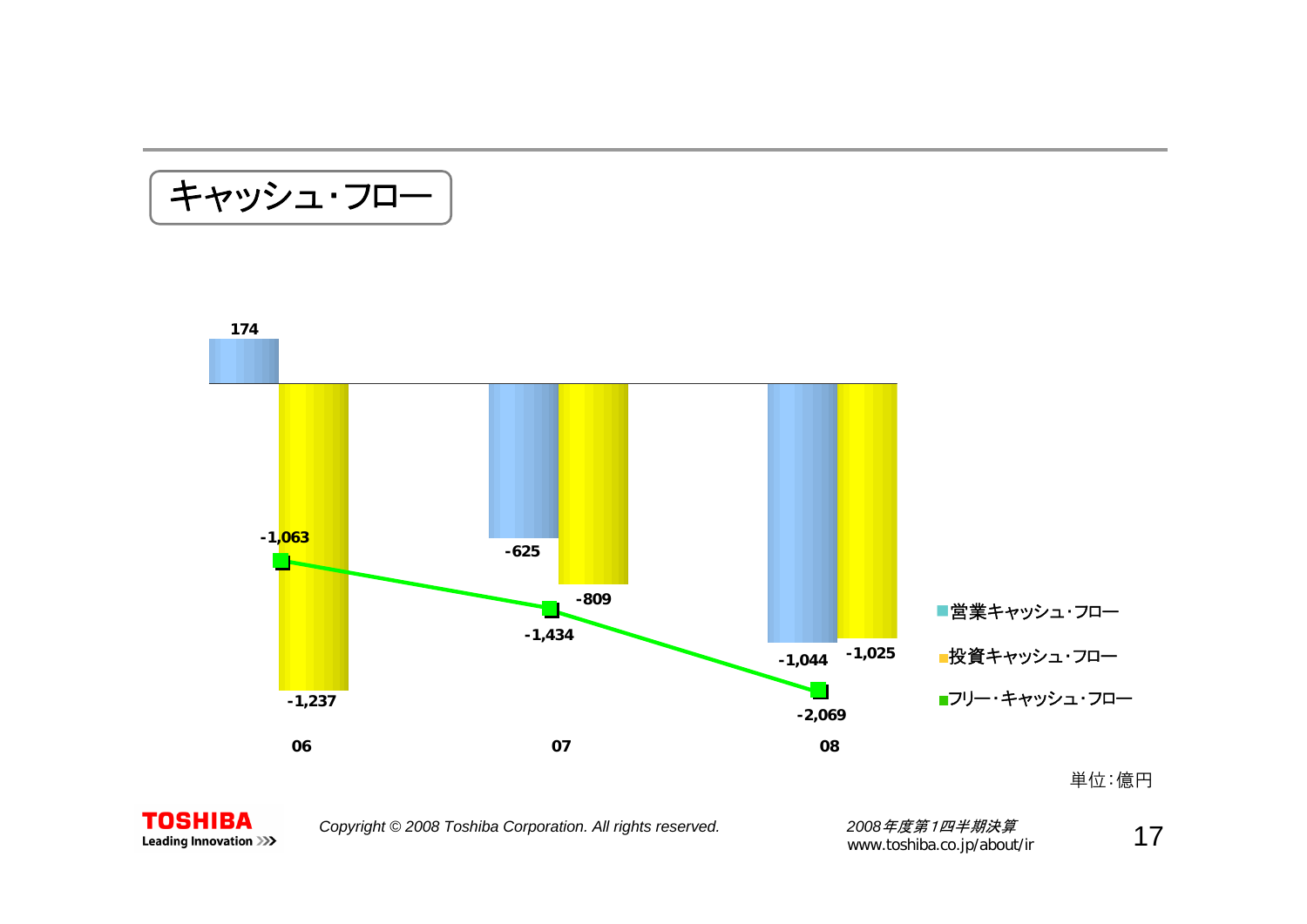

単位:億円



*Copyright © <sup>2008</sup> Toshiba Corporation. All rights reserved. <sup>2008</sup>*年度第1四半期決算

2*008年度第1四半期決算*<br>www.toshiba.co.jp/about/ir **1 8**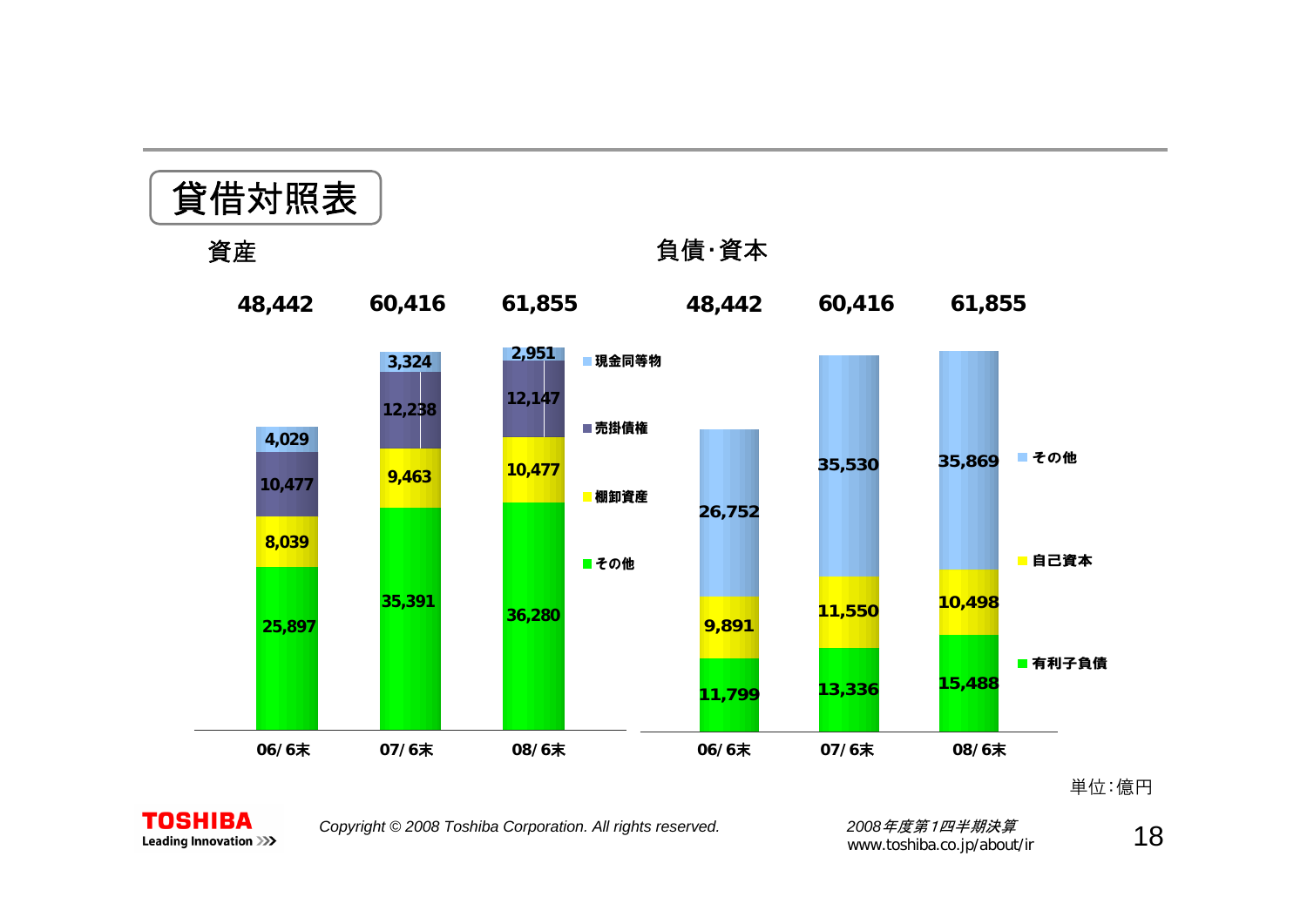DEレシオ





*Copyright © <sup>2008</sup> Toshiba Corporation. All rights reserved. <sup>2008</sup>*年度第1四半期決算

\_2*008年度第1四半期決算*<br>www.toshiba.co.jp/about/ir \_\_\_\_\_\_\_\_\_\_\_**\_\_19** 

単位:億円